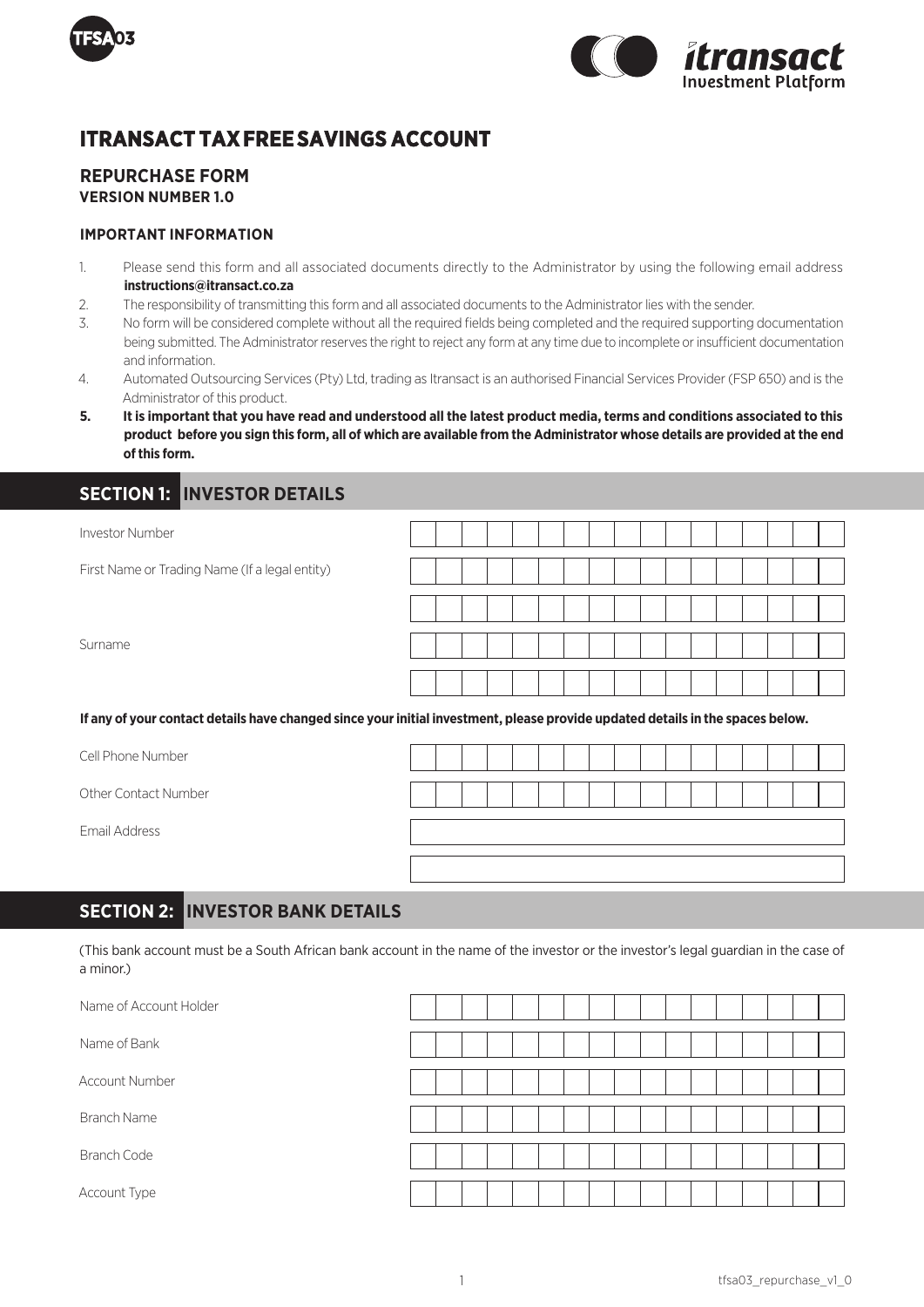

If bank details are different from those which the administrator has on record for the investor, please include proof of bank account details with this form in the form of a copy of a cancelled cheque or current bank statement, not older than 3 months, which reflects the bank name, the account holder's full name and the bank account number. Please note that no credit card or Internet statements will be accepted.

## **SECTION 3: REPURCHASE DETAILS**

I/We hereby request the administrator to repurchase securities from my/our account as follows:

| From (Security Name) | Rand Amount  | Units | %    | Cancel Debit Order      | Close Account                |
|----------------------|--------------|-------|------|-------------------------|------------------------------|
|                      | $\mathsf{R}$ |       | $\%$ | YES.<br> NO             | $ {\sf YES} $<br> NO         |
|                      | R            |       | $\%$ | YES<br> NO              | YES<br> NO                   |
|                      | $\mathsf{R}$ |       | $\%$ | NO<br>YES               | <b>YES</b><br>N <sub>O</sub> |
|                      | $\mathsf{R}$ |       | $\%$ | YES<br> NO              | <b>YES</b><br> NO            |
|                      | R            |       | $\%$ | $ \mathsf{YES} $<br> NO | YES<br> NO                   |
|                      | R            |       | $\%$ | $ {\sf YES} $<br> No    | YES<br> NO                   |

### **Note to Investor.**

- 1. The administrator will not process an instruction to sell securities which have a market value of less than R1000, 00 unless all securities held by the Investor are being redeemed.
- 2. If the market value of the securities held will fall below R1000, as a result of this transaction, a full redemption of all securities held by the Investor will automatically be processed.
- 3. A 40 day holding period applies to any securities bought by debit order and such securities will not be sold until this period has expired.
- 4. Where this instruction is received within the first 21 business days of the commencement of an investment, the administrator reserves the right to make payment of the proceeds only after 21 business days have elapsed from the date that the securities in question were purchased.
- 5. Where investments have been ceded as security, the written consent of the cessionary must be provided before this instruction can be processed.
- 6. Capital Gains Tax liabilities may arise from the sale of securities when effecting a repurchase transaction.

### **SECTION 4: INVESTOR DECLARATION**

- 1. The latest terms and conditions associated to this product are applicable. The Investor is responsible for ensuring that he/she/ it has read and understood them. A copy of these terms and conditions may be requested from the administrator.
- 2. The Investor confirms that all statements made and information provided on this form are correct.

|                                                                       |  |  | Date (ddmmyyyy) |  |  |  |  |  |  |
|-----------------------------------------------------------------------|--|--|-----------------|--|--|--|--|--|--|
| Signature of Investor or duly authorised person/s for minor investors |  |  |                 |  |  |  |  |  |  |
| Print Initials and Surname                                            |  |  |                 |  |  |  |  |  |  |
|                                                                       |  |  |                 |  |  |  |  |  |  |
|                                                                       |  |  |                 |  |  |  |  |  |  |
|                                                                       |  |  | Date (ddmmyyyy) |  |  |  |  |  |  |
| Signature of Investor or duly authorised person/s for minor investors |  |  |                 |  |  |  |  |  |  |
| Print Initials and Surname                                            |  |  |                 |  |  |  |  |  |  |
|                                                                       |  |  |                 |  |  |  |  |  |  |